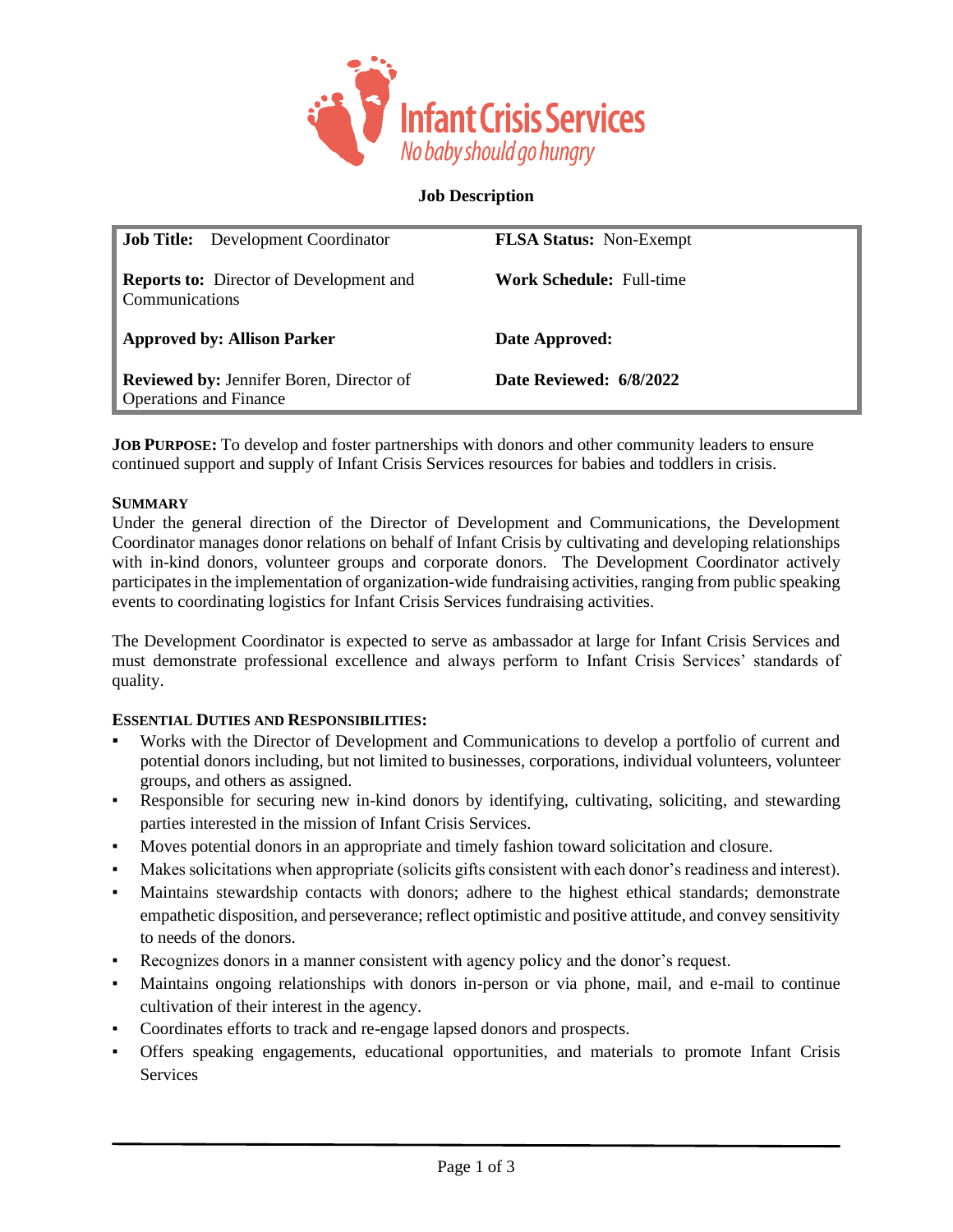- Manages the Independent Fundraising committee, comprised of board members, volunteers and staff. Works collaboratively and strategically with the Executive Director and Director of Development and Communications, regarding donor development activities, providing them with accurate and current information about donor engagement, cultivation, and solicitation activities.
- Works collaboratively with and in support of volunteers, board and staff to cultivate and solicit donors.
- Responsible for tracking all outreach, communication, and verbal and/or written interaction with within the donor program database.
- Co-manages agency's Teen Associate Board program
- Models the agency's core values of respect, compassion, kindness and love in all activities and interactions. Ensures that all donor development activities support the mission, vision and brand of Infant Crisis Services.
- Advocates and promotes Infant Crisis Services to its community and donors through speaking engagements, tours of the agency, and presentations to civic, professional, and social groups.
- Assists with Infant Crisis Services clients on an as-needed basis.
- Other related duties may be directed by the Director of Development and Communications or designee.

## **SUPERVISORY RESPONSIBILITIES**

None

# **EDUCATION AND/OR EXPERIENCE**

Bachelor's' degree in related field and a minimum two (2) years' experience with a non-profit organization, preferably experience in fundraising, public relations, or marketing.

## **SKILLS AND ABILITIES REQUIRED**

- Mission-oriented and willing to apply Infant Crisis Services' standards and beliefs to the performance of job duties, adhering to Infant Crisis Services core values of respect, compassion, kindness, and love.
- Must be a highly energetic professional with a track record of building donor relationships.
- Excellent oral, written and interpersonal communication skills.
- Ability to understand the needs and interests of businesses, volunteers, and in-kind donors in order to develop relationships between them and the organization
- Successful experience in identification, cultivation, solicitation, and stewardship strategies.
- Excellent organization and prioritization skills. Must be able to manage multiple projects simultaneously.
- Must display a high level of initiative, effort, and commitment toward completing assignments efficiently.
- Ability to work with minimum supervision and demonstrate attention to detail.
- Must have a high level of integrity to handle sensitive and confidential agency, client, donor, and employee information and situations.
- Demonstrated competence in serving a culturally diverse population. Demonstrated ability to work collaboratively with a diverse workforce.
- Must be able to maintain a professional, customer service-oriented attitude always.
- Ability and willingness to travel for job responsibilities, including a valid driver's license and if needed use of a personal vehicle with adequate insurance.
- Ability to work and communicate with staff, clients and their families, donors, vendors, board members, etc. to meet their needs in a polite, courteous, and cooperative manner.
- Must be available to participate in events during business hours as well as evenings and weekends to cultivate and solidify relationships.